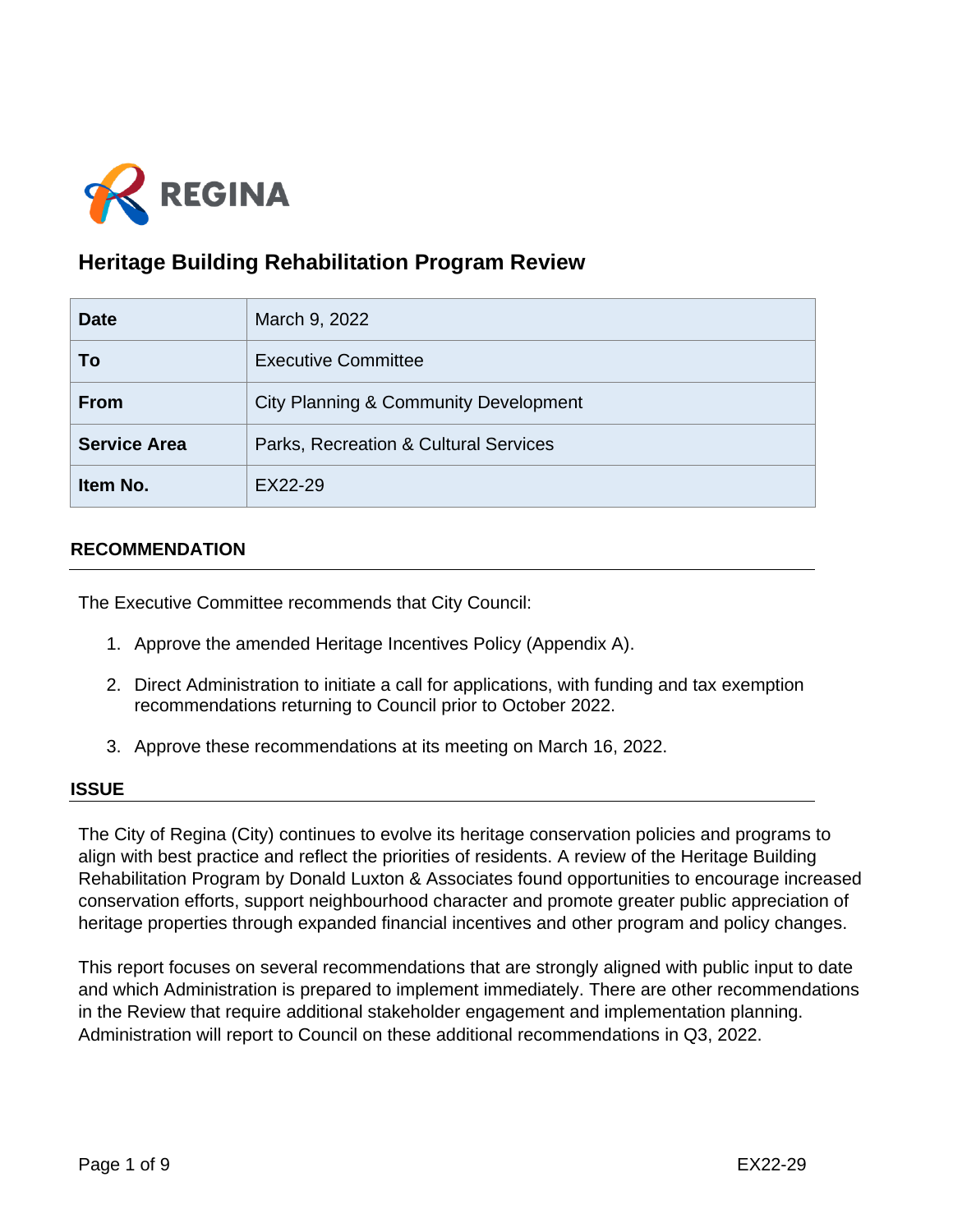## **IMPACTS**

### **Financial Impacts**

Additional ongoing resources for heritage conservation were approved in the 2022 Budget, and an additional request will be submitted in 2023 to bring funding for incentives in alignment with the consultant's recommendations. The funding allocation is described in Table 1.

|                                                               | 2022      | 2023      | Comments                                                                                                                                                                      |
|---------------------------------------------------------------|-----------|-----------|-------------------------------------------------------------------------------------------------------------------------------------------------------------------------------|
| City Planner II                                               | \$67,000  | \$70,000  | This position has been in<br>place on a term basis since<br>2019 and required<br>permanent funding. No<br>change to service level.                                            |
| Policy Analyst (CMM 5)<br>(new FTE beginning Q2<br>2022)      | \$53,000  | \$110,000 | To allow time for<br>recruitment full funding was<br>not requested through the<br>2022 budget process but<br>will be required in 2023.                                        |
| <b>Community Investments</b>                                  | \$30,000  | \$50,000  | Support for programs<br>focused on celebration,<br>activation and education of<br>heritage matters.                                                                           |
| <b>Consulting Services and</b><br>Engagement                  | \$0       | \$20,000  | Required for third party<br>reviews and heritage impact<br>assessments, as well as<br>stakeholder and community<br>engagement.                                                |
| Conservation and<br>maintenance grants to<br>property owners. | \$150,000 | \$250,000 | Based on recommended<br>benchmark of \$1 per<br>resident per year. Program<br>uptake is expected to be<br>slow in 2022, but to reach<br>recommended budget<br>levels in 2023. |

#### **Table 1 – Financial impact of recommendations**

If approved, the revised Heritage Incentive Policy will continue to allow for tax exemptions for heritage properties. The financial impact varies from year to year.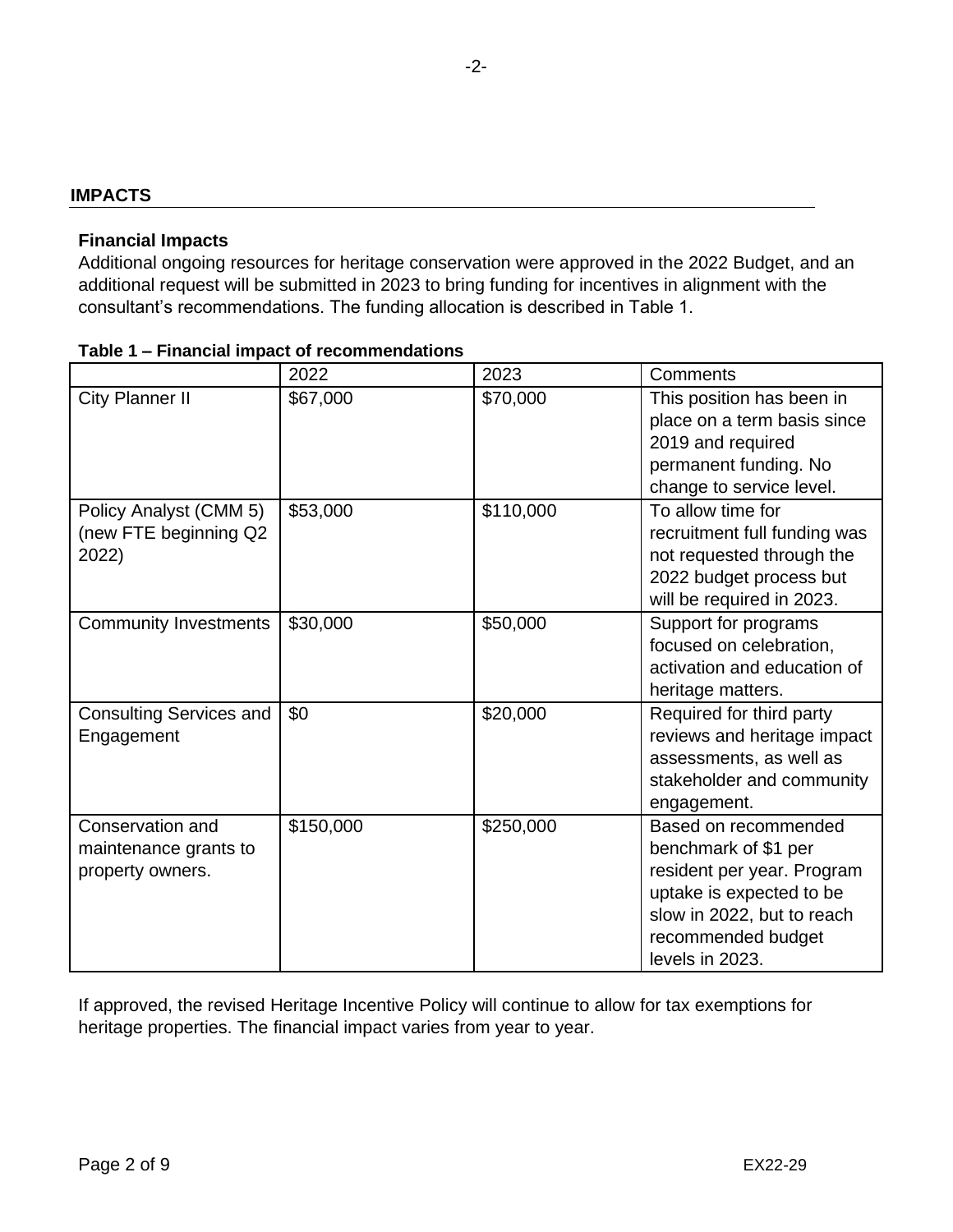| Year         | <b>Municipal Levy</b> | <b>Total Levies</b> |
|--------------|-----------------------|---------------------|
| 2021         | 205,706               | 336,750             |
| 2020         | 177,996               | 297,843             |
| 2019         | 130,567               | 223,557             |
| 2018         | 128,699               | 224,087             |
| 2017         | 123,956               | 219,827             |
| <b>Total</b> | 766,923               | 1,302,065           |

**Table 2 – Tax Exemptions under the Heritage Incentive Policy 2017 - 2021**

### **Environmental Impacts**

City Council set a community goal for the City of Regina of achieving net zero emissions and sourcing of net zero renewable energy by 2050. In support of this goal, City Council asked Administration to provide energy and greenhouse gas implications of recommendations so that Council can evaluate the climate impacts of its decisions.

Rehabilitating heritage properties prevents greenhouse gas (GHG) emissions that result from demolition of an existing structure and the embodied emissions that are created through construction of a new building. Additionally, heritage rehabilitation is an opportunity to improve energy efficiency in buildings such as older homes that are often the most energy inefficient. Renovating and rehabilitating create an opportunity to incorporate energy efficiency retrofits that can reduce energy consumption and improve energy efficiency in older homes. The Administration will ensure the Heritage Building Rehabilitation Program aligns with Regina's goal to become renewable by 2050.

## **Policy/Strategic Impacts**

The recommendations in this report and the full Heritage Building Rehabilitation Program Review in Appendix B are strongly aligned with the policies outlined in Part A of *Design Regina: The Official Community Plan Bylaw No. 2013-48* (OCP):

### Section D8: Culture

**Goal 1 – Support Cultural Development and Cultural Heritage:** Enhance quality of life and strengthen community identity and cohesion through supporting cultural development and cultural heritage.

10.1 Build partnerships and work collaboratively with community groups, other levels of government, and the private and voluntary sectors to encourage cultural development opportunities and conserve historic places.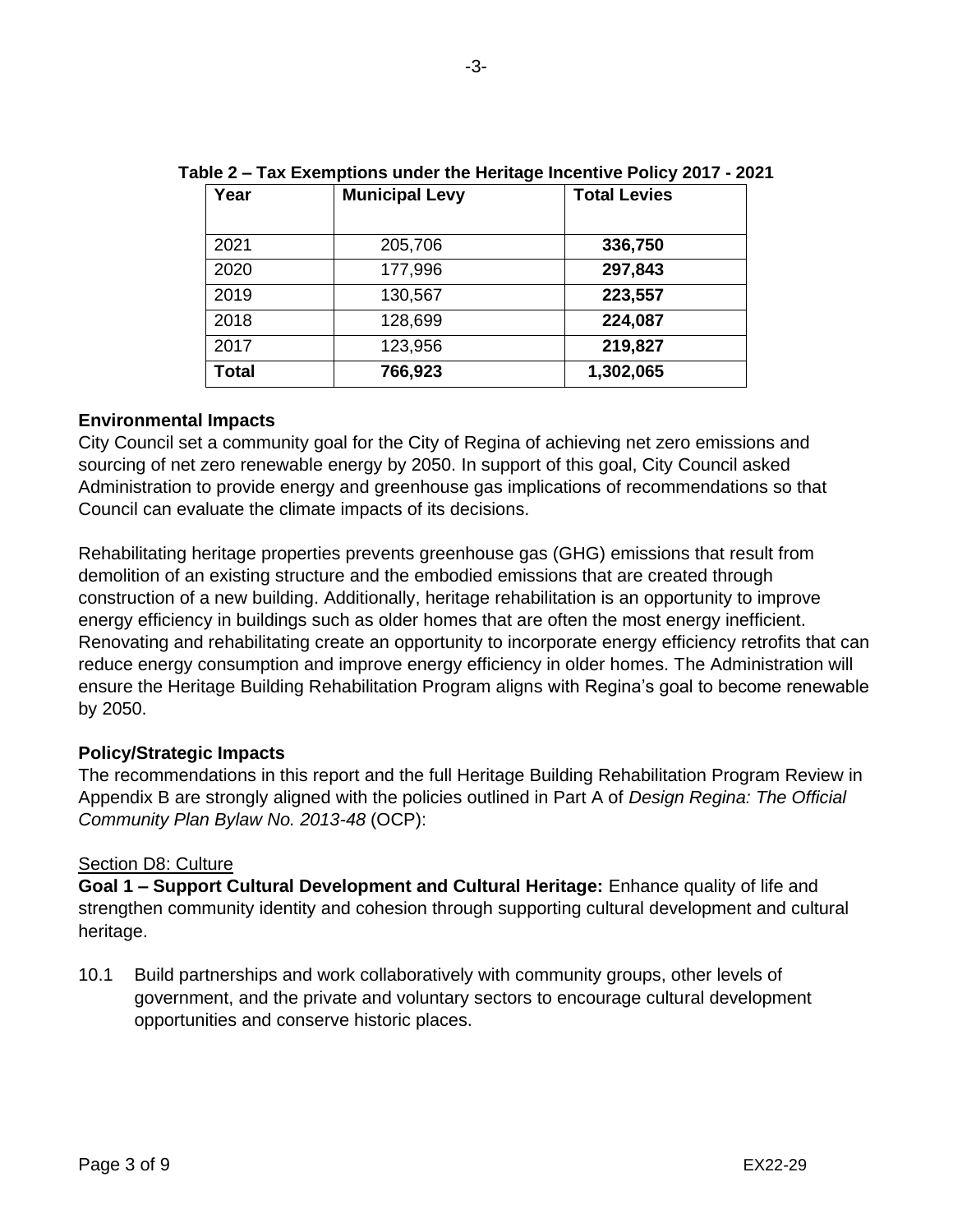- 10.4 Protect, conserve and maintain historic places in accordance with the *Standards and Guidelines for the Conservation of Historic Places in Canada* and any other guidelines adopted by City Council.
- 10.5 Encourage owners to protect historic places through good stewardship and voluntarily designating their property for listing on the Heritage Property Register.
- 10.6 Leverage and expand funding, financial incentive programs and other means of support to advance cultural development, cultural resources and conservation of historic places.

The recommendations in this report are also consistent with the vision and objectives of *Regina's Cultural Plan*:

### **Goal 7.3 – Commemorate and Celebrate the City's Cultural Heritage**

Objectives:

- Demonstrate Leadership through the Management of the Heritage Conservation Program.
- Conserve Cultural Heritage Resources.
- Ensure New Development contributes to Sense of Place

#### **Other Impacts**

None with respect to this report.

#### **Accessibility Impacts**

Accessibility upgrades are an eligible conservation expense under the revised Heritage Incentives Policy.

### **OTHER OPTIONS**

- 1. Approve the recommendations with specific amendments.
- 2. Refer the Program Review and Heritage Incentives Policy back to Administration.
	- $\circ$  If City Council has specific concerns with the recommendations, it may refer the report back to Administration to address or make additional recommendations. It should be noted a referral back to Administration will delay implementation of the new Heritage Incentives Policy.

### **COMMUNICATIONS**

A communications strategy will be developed to support awareness of changes to the Heritage Incentives Policy and expanded financial opportunities for conserving heritage properties. Administration will engage key stakeholders, including heritage property owners, in subsequent public consultation and implementation planning for the remaining recommendations outlined by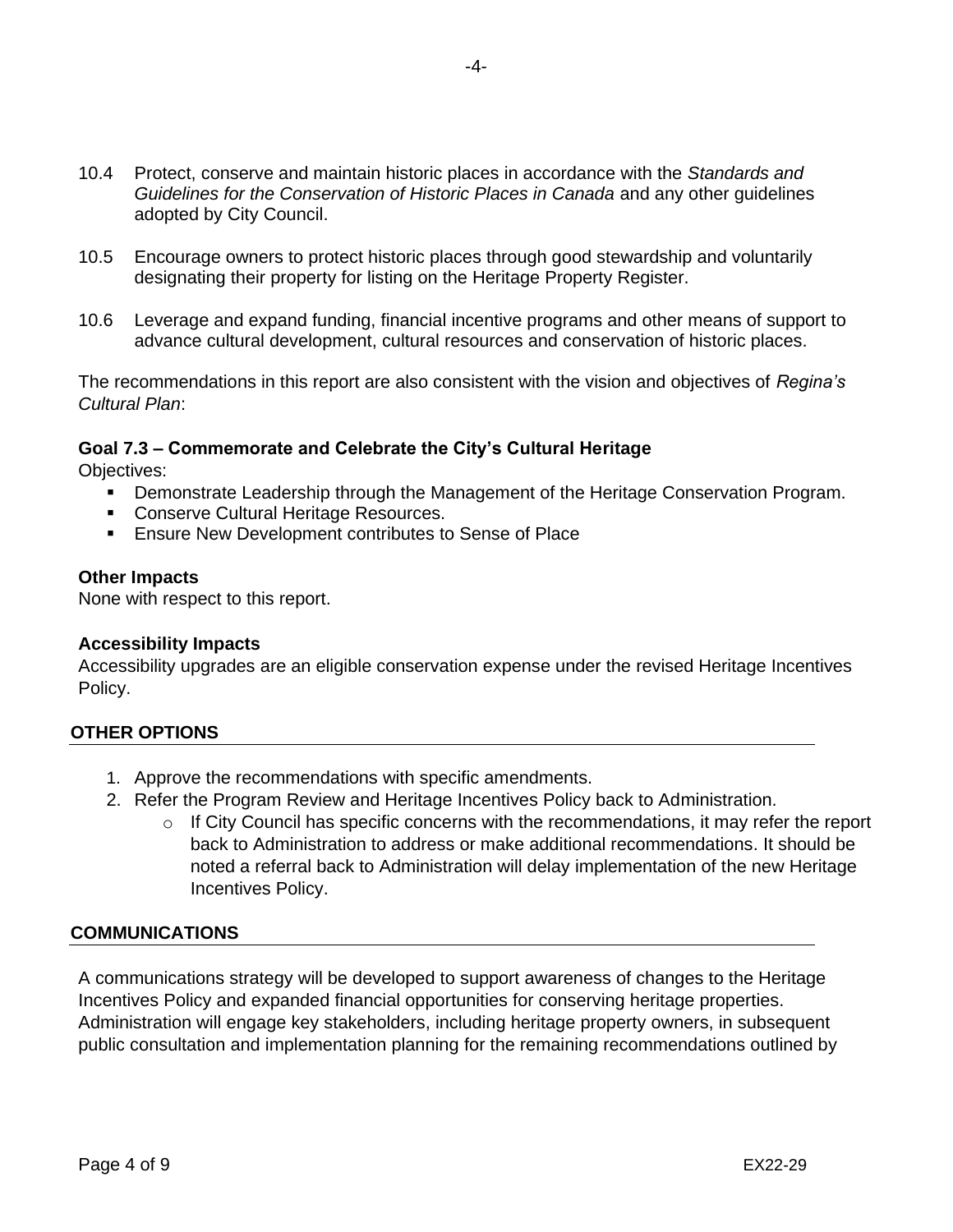Donald Luxton & Associates.

## **DISCUSSION**

## **City of Regina Heritage Building Rehabilitation Program Review (Program Review)**

The Program Review attached as Appendix B provides a thorough assessment of the City's current approach to encouraging heritage conservation, including areas where the program has been successful and where there are opportunities for improvement. Highlights of the City's existing approach include a strong record of designation - Regina has 103 protected heritage properties that have been formally designated at the municipal or provincial level – and uptake of existing incentives. The number of designated properties continues to grow as typically one to three designation applications are received annually.

The Program Review identifies numerous ways that the City's approach to heritage conservation can be improved, starting with expanded incentives recommended in this report. Program Review recommendations, once implemented, will encourage property owners and the City to work collaboratively to meet conservation priorities, supported by expanded financial incentives and improved communication, education and capacity building.

### **Implementation Plan**

Administration proposes to divide consideration, approval and implementation of the Program Review recommendations into three Phases:

| <b>Phase</b>   | <b>Program Review</b>                      | <b>Status &amp; Next Steps</b>                      |  |  |
|----------------|--------------------------------------------|-----------------------------------------------------|--|--|
|                | <b>Recommendation</b>                      |                                                     |  |  |
| <b>Phase 1</b> | <b>Recommendations to Council March 16</b> |                                                     |  |  |
|                | A. Expanded Incentives                     | If the revised Heritage Incentives Policy           |  |  |
|                |                                            | (Appendix A) is approved, Call for Applications     |  |  |
|                |                                            | for Heritage Incentives will be issued in March     |  |  |
|                |                                            | 2022 with a deadline of June.                       |  |  |
|                |                                            | Recommendations will come back to Council as        |  |  |
|                |                                            | soon as possible, likely Q3. The Heritage Sector    |  |  |
|                |                                            | Reference Group is anticipated to begin             |  |  |
|                |                                            | meetings in March 2022.                             |  |  |
|                | <b>B. Information Accessibility</b>        | New web content, forms and other resources          |  |  |
|                | and Transparency                           | are in development that respond to stakeholder      |  |  |
|                |                                            | requests for clarity and ease of access to critical |  |  |
|                |                                            | information.                                        |  |  |
|                | D. Public Awareness and                    | Additional funding of \$30,000 in 2022 is directed  |  |  |
|                | Education                                  | towards this outcome in the Community               |  |  |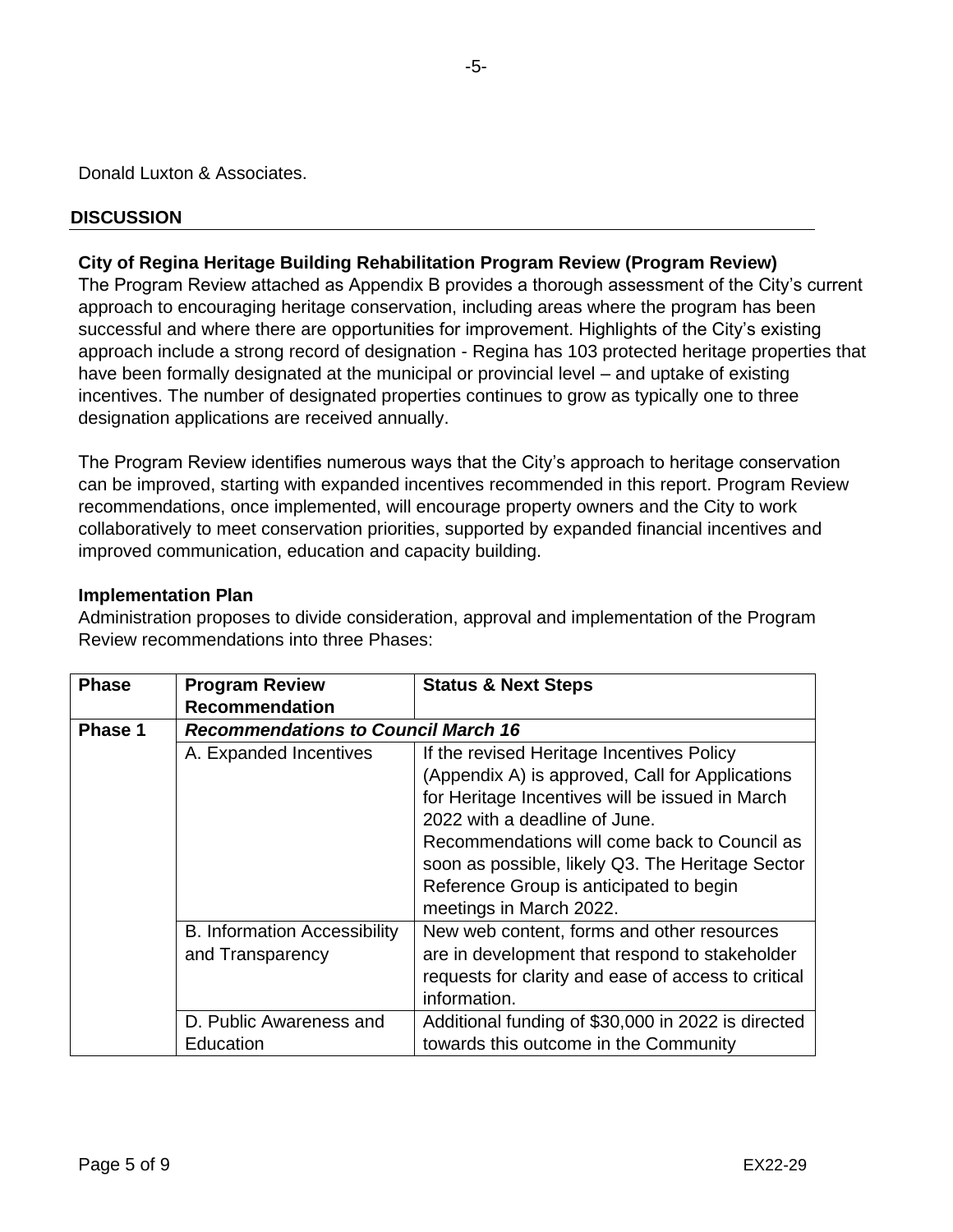| <b>Phase</b>        | <b>Program Review</b>                                                                                                                                          | <b>Status &amp; Next Steps</b>                                                                                                                                                                                                                                                                                                           |  |  |
|---------------------|----------------------------------------------------------------------------------------------------------------------------------------------------------------|------------------------------------------------------------------------------------------------------------------------------------------------------------------------------------------------------------------------------------------------------------------------------------------------------------------------------------------|--|--|
|                     | <b>Recommendation</b>                                                                                                                                          |                                                                                                                                                                                                                                                                                                                                          |  |  |
|                     |                                                                                                                                                                | <b>Investment Grant Program</b>                                                                                                                                                                                                                                                                                                          |  |  |
| Phase 2             | <b>Recommendations to Council Q3</b><br>(if possible, align timing with Community Character (Lakeview/Cathedral)<br><b>Project)</b>                            |                                                                                                                                                                                                                                                                                                                                          |  |  |
|                     | C. Improved Heritage<br><b>Building Maintenance</b>                                                                                                            | Administration has prepared draft standards that<br>will be workshopped with the Heritage Sector<br>Reference Group and other City departments to<br>ensure standards will support heritage<br>conservation objectives and can be enforced<br>consistently.                                                                              |  |  |
|                     | E. Ongoing Neighbourhood<br>Heritage Planning                                                                                                                  | This recommendation has implications for the<br>City's Neighbourhood Planning Program as well<br>as alignment with the current Community<br>Character project that is underway in the<br>Lakeview and Cathedral neighbourhoods.<br>Preliminary recommendations from that project<br>will be presented to Administration in March.        |  |  |
|                     | F. Building Code Updates                                                                                                                                       | Internal discussions have begun on alignment of<br>the City's Building Code review processes and<br>heritage conservation objectives.                                                                                                                                                                                                    |  |  |
|                     | G. Permit Application<br>Processing                                                                                                                            | The process for pre-application meetings will be<br>formalized. Building permit fees are an eligible<br>cost under the revised Heritage Incentives<br>Policy. Administration will provide an<br>opportunity for input on a proposed zoning<br>bylaw amendment to reflect permitted increase<br>in unit numbers on designated properties. |  |  |
|                     | Heritage Evaluation and<br>Nomination<br>Recommendations (page<br>23)                                                                                          | Administration will review implications of the<br>recommendations with the Heritage Sector<br>Reference Group.                                                                                                                                                                                                                           |  |  |
| Phase 3<br>(Future) | H. Further Expansion of<br><b>Targeted Incentives</b><br>I. Heritage Commission<br>J. Heritage Foundation<br>K. HBRP Evaluation and<br><b>Future Expansion</b> | Phase 3 Recommendations are for future<br>consideration. Administration will review the<br>Heritage Incentives Policy bi-annually.<br>Opportunities for expansion could be triggered<br>by evidence that existing programs are not<br>meeting conservation objectives.                                                                   |  |  |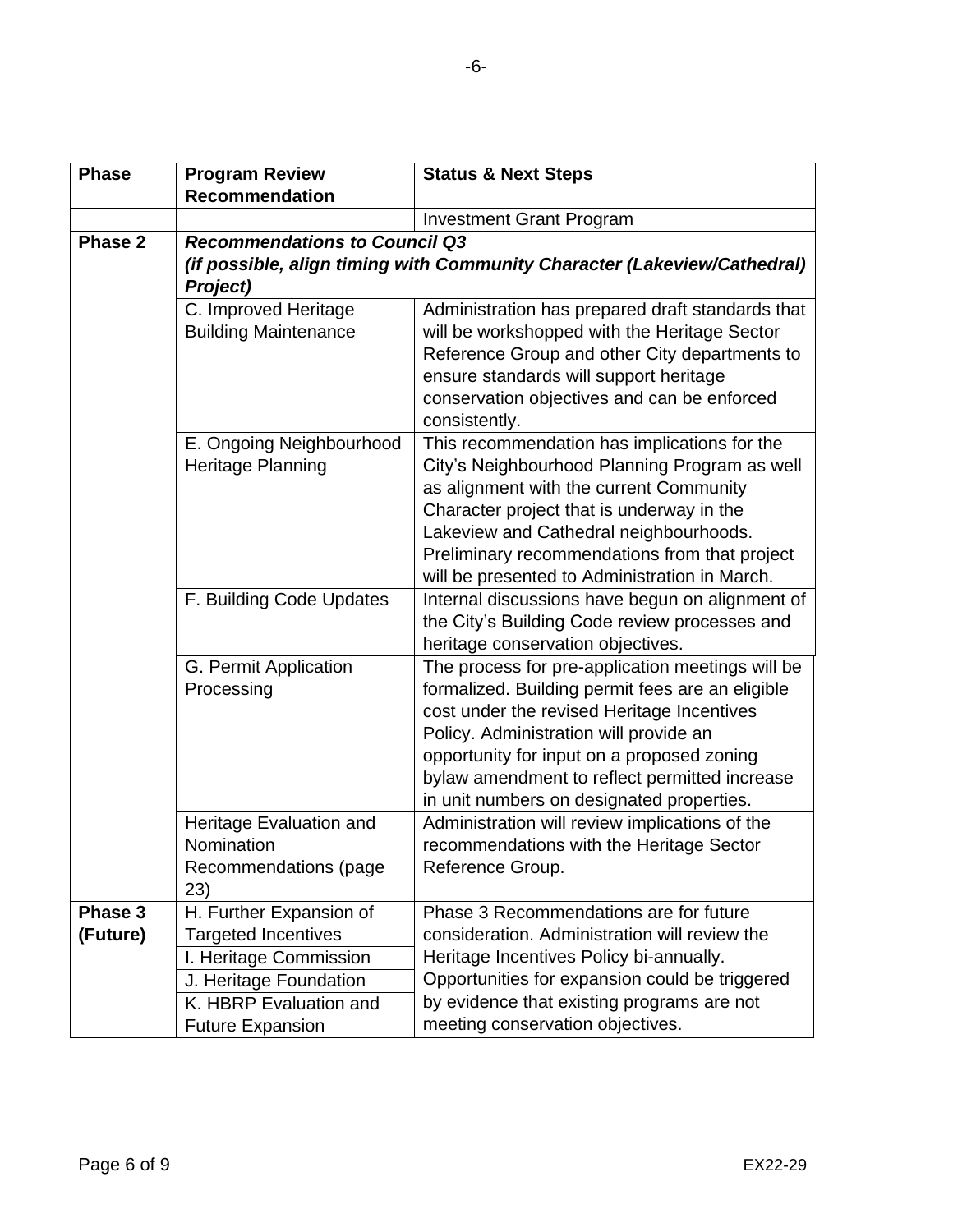# **Summary of revised Heritage Incentives Policy (Appendix A)**

The City's heritage incentives have seen steady uptake for many years. The existing program provides up to 10 years of tax exemption or 50 per cent of eligible conservation costs, whichever is less. A cash grant of up to \$50,000 is currently available but only to tax exempt properties such as churches. The Program Review identified the opportunity to significantly expand both budget and eligibility for incentives beyond what exists currently, to support a variety of property types in conservation and maintenance activities.

In alignment with the Program Review, the recommended revisions to the Heritage Incentives Policy (Appendix A) include:

- Formalizing a single intake for applications each year to allow for prioritization, and establishment of an external committee (Incentive Review Panel) to review applications and make recommendations to Administration
- Significant expansion of use of cash grants to incentivize conservation:
	- o New eligibility criteria include all properties, not just those that are tax exempt
	- o Budget is increased from \$30,000 annually to \$150,000 approved in the 2022 Budget, and \$250,000 beginning in 2023, subject to budget approval
- Expansion of eligibility criteria for all incentives to include Heritage Inventory properties, at a lower level of funding or percentage of total eligible costs
- Addition of maintenance grants that support routine work that will prevent deterioration

Administration will monitor the new program to ensure that it meets the intended objectives. Performance indicators include application numbers, private investment in heritage conservation, and the number of designated properties that are identified as having potential maintenance concerns. The Program Review speaks to the importance of developing stronger relationships between the City and property owners. Expanded incentives provide a foundation for better communication and engagement with property owners, focusing dialogue on knowledge sharing and negotiation to achieve conservation outcomes that benefit both the property owner and the public

While the Program Review recommends delegation of incentive approval to the Administration, in alignment with other grant and incentive programs, the *Heritage Property Act* appears not to provide Council the ability to delegate decision-making on heritage incentives. As a result, incentive recommendations will be brought annually to Council for approval. Administration will continue to explore options for delegation of authority with the Province.

## **Heritage Stakeholder Engagement**

The Program Review recommends establishment of a Heritage Sector Reference Group to improve dialogue and communication between the City and community heritage experts. Sector Reference Groups established in Culture and Accessibility areas since 2020 have strengthened relationships and ensured that policies and programs are impactful and focused on community priorities. The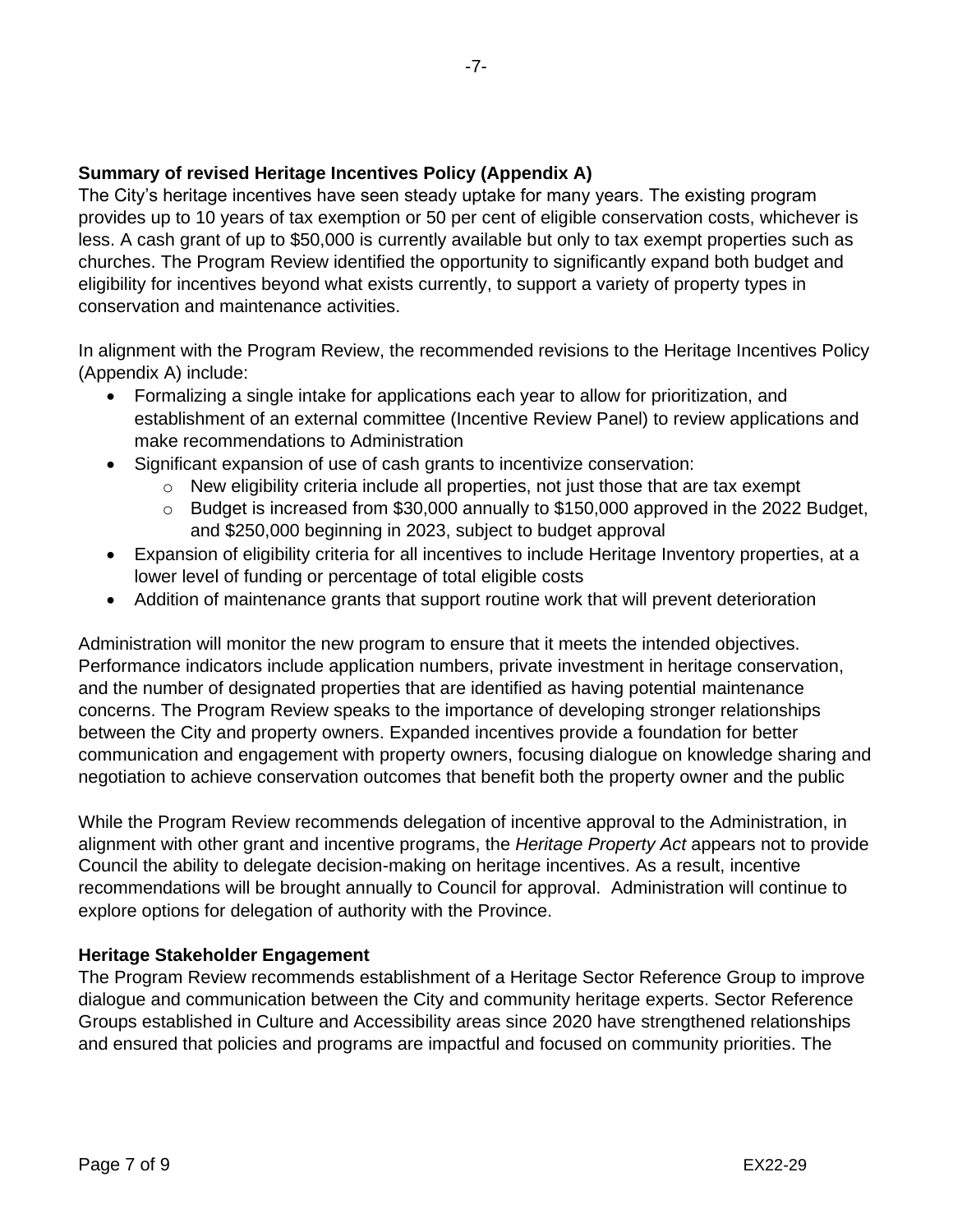Sector Reference Group process allows for ongoing stakeholder engagement on key issues and an efficient means to incorporate sector expertise within Administration's analysis and recommendations to Council.

The new Heritage Incentives Policy requires that an Incentives Review Panel be established to review applications and provide recommendations to Administration. The Sector Reference Group itself or a subcommittee will function as an Incentives Review Panel to review and prioritize incentive applications for Administration.

# **Addressing the Financial Viability of Heritage Conservation Projects**

In preparing the Program Review, Luxton & Associates was asked to provide guidance on how to consider the condition and financial viability of rehabilitation of a property in situations where the owner is reluctant to invest. The Program Review suggests that the City undertake further study of the trade-offs between the value of conservation and the financial impact to the City/taxpayers and property owners, including local case studies where commercial, single and multi-family residential projects have benefitted from heritage conservation efforts.

In the interim, the Program Review recommends that incentives be accessed when Council is considering designating a property without the owner's express consent. To this end, the revised Heritage Incentives Policy outlines a process whereby the Incentive Review Panel may prepare a recommendation on incentives that would support viable conservation, when Council is considering designation of a property without the owner's consent, or issuance of a repair order for a property that is already designated.

## **Heritage Conservation Survey**

The City ran a public survey from December 1 to 12, 2021 to learn more about the broad public interest in heritage matters. 698 responses were received. Just under one third of respondents see heritage as being "very important" while 17 per cent say it's not important. Respondents want to see the City focus on clear, well-resourced processes for designation and conservation, encouragement for rehabilitation and maintenance, and regulations that will ensure new construction reinforces existing neighbourhood character. Finances are seen as a barrier to conservation; respondents cited return on investment and the additional cost of restoration and maintenance as perceived barriers to conservation, as well as a lack of information on what heritage is. Incentives, regulatory tools, and public education are public priorities for the renewed program.

The survey findings reinforce feedback from stakeholder engagement in the Spring of 2021 that was outlined in the Program Review. The full results are attached as Appendix C.